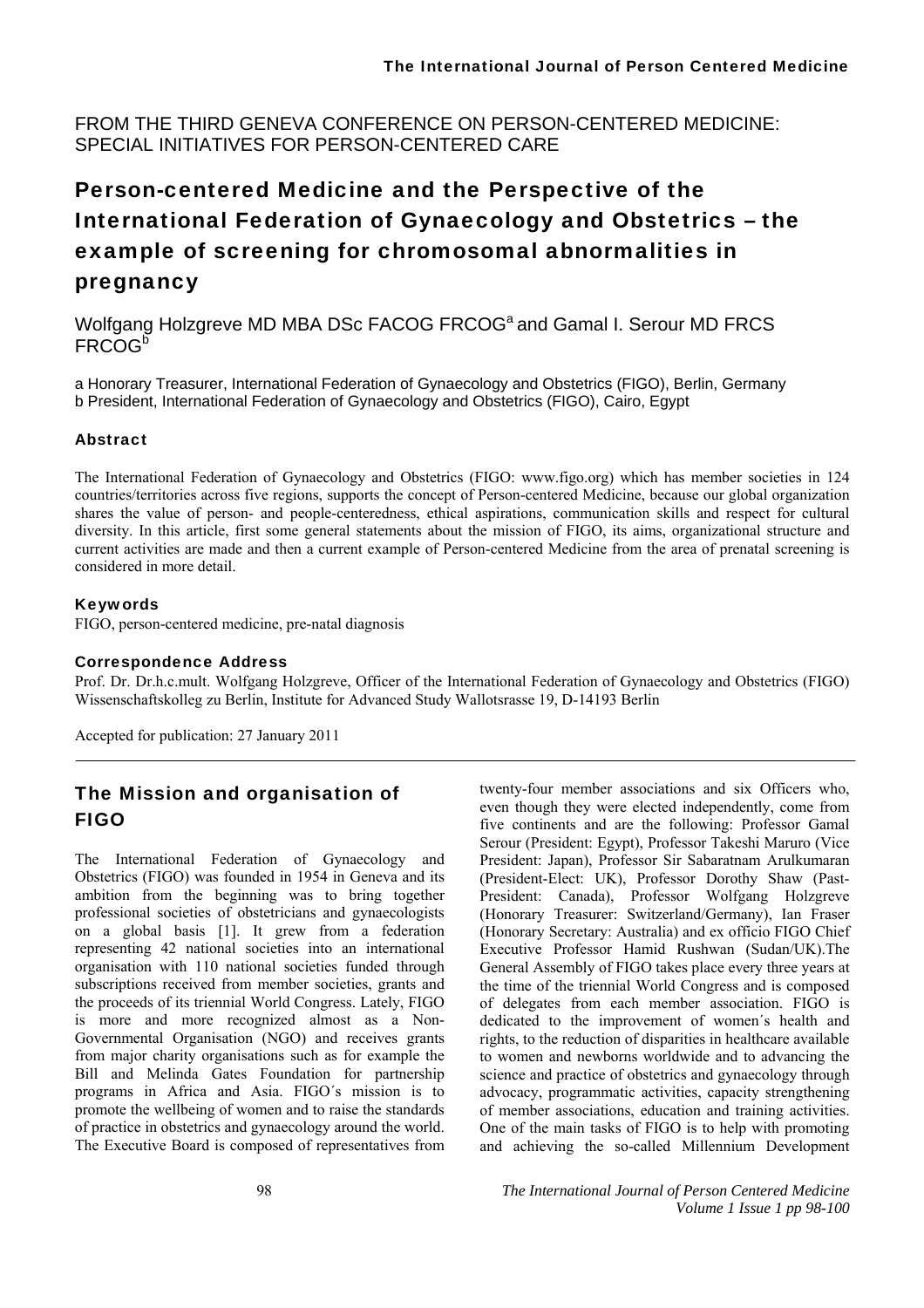Goals by 2015, especially in the area of safe pregnancy, motherhood and newborn health. Furthermore, the commitment statement of FIGO lists as principal aims:

- Improving communication with and between member associations and building the capacities of those from low-resource countries through strengthening leadership, management, good practice and the promotion of policy dialogues.
- Strengthening capacities to enable societies to play a pivotal role in the development and implementation of sustainable programmes aimed at the improvement of care available to women and newborns, especially for poor and underserved populations.
- Recognising the importance of collaborative efforts for advancing women´s health and rights, FIGO is committed to strengthening partnerships with other international professional organisations, UN agencies, and the public/private sector to achieve its objectives.

### The concept of person-centered medicine

It has been pointed out that the broad and holistic understanding of medicine with roots both in Eastern (such as Chinese) and Western (particularly ancient Greek) traditions is already reflected in the encompassing definition of health inscribed in the constitution of the World Health Organization [2,3]. Recent initiatives have attempted to debate some developments of modern medicine such as conceptual reductionism, super specialization and fragmentation of service. The purpose of the International Network for Person-centered Medicine (INPCM) has been summarized as seeking "to articulate science and humanism in a balanced manner, engaging them at the service of the person"[2]. Since the INPCM activities include the formulation of person-centered clinical practice guidelines and of educational programs aimed at the training of health professionals on personcentered care as well as the conduction of studies and research projects to explore and validate person-centered care concepts and procedures, the following example from the area of prenatal diagnosis is intended to serve as an attempt to apply the principles to practice.

# Development towards a more person-centered medicine in prenatal screening for chromosomal abnormalities

There is hardly any other time in the life of women with more joyful expectations and at the same time anxiety than during those months when they are pregnant and this can

apply to whole families. Ever since human thinking and feelings were recorded, there has been concern that the child may develop normally in the uterus to have a good life after birth. Many surveillance practices are offered routinely during pregnancy, such as blood pressure, haemoglobin or urine assessments, and in the past women older than 35 years of age at the time of their pregnancy were told routinely that they would be at increased risk for children with numeric chromosome abnormalities, especially trisomy 21, and therefore amniocentesis was offered to them to check for the chromosome count of the fetus. The reason that amniocentesis was not offered to all pregnant women mainly lies in the fact that it carries a procedure-related loss rate of the pregnancy of up to 1% [4,5], and a recent meta-analysis on the complication rates of amniocentesis and chorionic villus sampling concluded: "Although the risks of pregnancy loss are relatively low, lack of adequate controls tends to underestimate the true added risk of prenatal invasive procedures" [6]. Because in the 1980's only 5% of the pregnant women were older than 35 years old with this "Test-positive"-rate of 5% around 20 % of the cases with fetal Down's syndrome were detected, whereas 80% remained unrecognized. The main problem was that in a very "unpersonal" way, all women above the "magic" age of 35 were collectively and automatically put in the high risk category, so a more efficient and person-oriented way of assessing risk was searched for by medical investigators with the help of statisticians. First, biochemical markers such as αfetoprotein in the second trimester and later β-HCG and PAPP-A in the first trimester were recognised as showing characteristic changes in their average values in pregnancies with fetal trisomy 21. Ultimately, after validated algorithms became available, it was possible to detect 80 to 90 % of all fetuses with trisomy 21 with the same test-positive rate of only 5% by taking maternal age, two biochemical measurements and one ultrasound marker, the so called nuchal translucency measurement as well as pregnancy dating by the measurement of the crown-rump length into account and this method is now robust with proper training and has been found to be highly reproducible in many countries [7]. Samples can be shipped and evaluation programs can be internet-based and so can be applied all around the world [8].

Many country guidelines now recommend that pregnant women should be offered information about screening methods and, if desired, an individual risk assessment for Down´s syndrome in the first trimester based on a combination of the maternal age, nuchal translucency measurement and the biochemical markers mentioned above, so that they can be informed about their individual risk as odds, such as 1: 8000 or 1: 30 of carrying a fetus with Down's syndrome. This allows women with higher risk assessment to choose already in their first trimester chorionic villus sampling with its procedurerelated risk, whereas women with an individually low risk despite an age above 35 years find it easier to decide against an invasive procedure. So a much more person